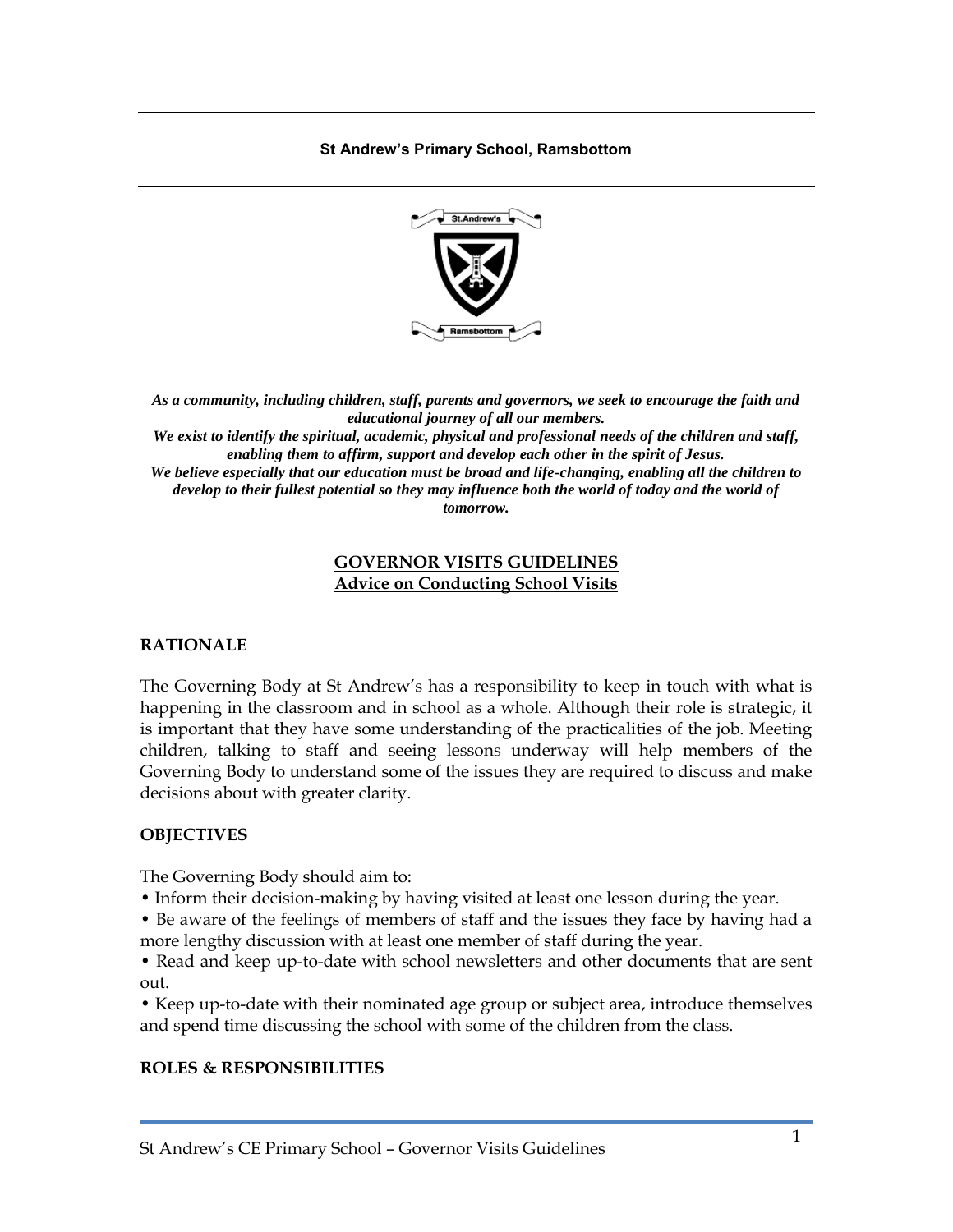Some of our Governors are already linked to a particular subject. They are: Literacy Governor Numeracy Governor Governor linked to ICT Governor linked to Special Needs Governor linked to Child Protection

This does not mean that their visits should be exclusively geared to that subject. However, it is anticipated that at some point during the year they will take time to talk to the subject leader.

We also believe it is important that there are Governors that are linked to certain age groups. The following are the age group links established at present: Foundation Stage Key stage 1 Key Stage 2

# **THE BENEFITS OF VISITING SCHOOL**

Closer links between Governors and teachers has potential benefits to both.

For governors these include:-

- More informed understanding of classroom life and practice.
- Opportunity to meet and chat with the children.
- Opportunity to meet class teachers and put faces to names.
- Seeing policies and schemes of work in action
- Finding out what resources are being used and what are needed.

For Teachers these include:-

- Opportunity to find out more about the role of the Governor.
- Having chance to illustrate the theory and policy in practice.
- Opportunity to draw attention to any issues or questions they wish to raise.
- Opportunity to reflect upon practice through discussion.

# **WHAT TO AVOID**

It is important for all parties to note that governors' visits are not a form of inspection and do not involve governors making a judgement about teaching in any official capacity. That remains the responsibility of the Headteacher and other education professionals.

It might be wise for governors to avoid visiting classrooms where their own children are present. It can cause discomfort for everyone! They should also be aware of 'pursuing personal agendas' and make sure they fulfill the code of conduct as it is outlined here.

Please remember that members of staff are very busy people whose first priority must be the children. There may be times when arrangements have to be changed or alterations made. Please be sensitive to the circumstances and flexible in your expectations. No two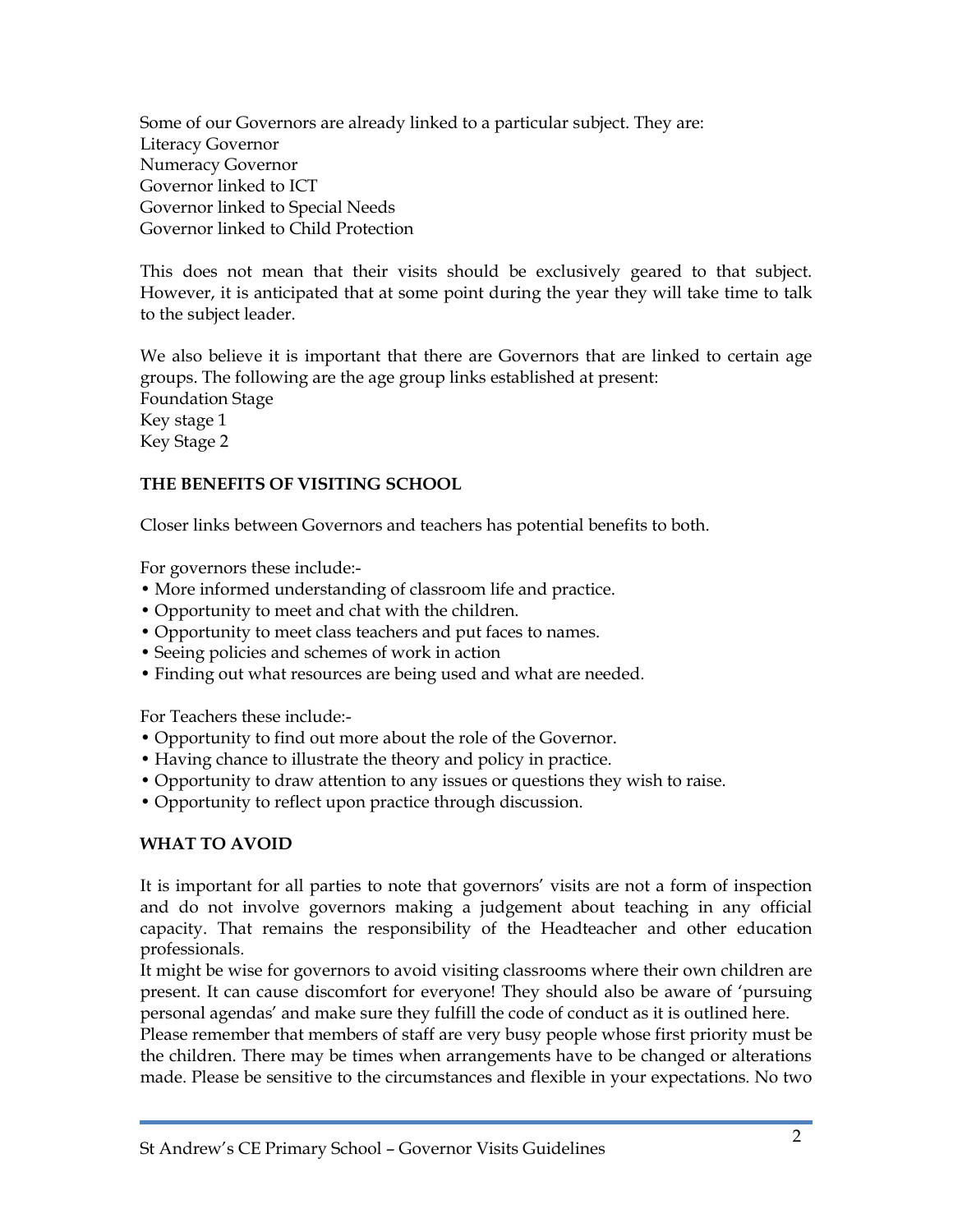days are ever the same.

Keep an open mind about what you see. Education and classrooms have changed a great deal since you were at school and practice is very different. Don't expect to see the formal type of lesson you might remember from your own childhood. By all means ask questions (preferably at the end of the lesson) but be sensitive to the extra demands of differentiation and inclusion that teachers now face.

### **GROUND RULES**

|               | <b>ALWAYS</b>                                                                                                                                                                                                                                                                                                         | <b>NEVER</b>                                                                                                                                                         |
|---------------|-----------------------------------------------------------------------------------------------------------------------------------------------------------------------------------------------------------------------------------------------------------------------------------------------------------------------|----------------------------------------------------------------------------------------------------------------------------------------------------------------------|
| <b>Before</b> | Arrange details of visit<br>Agree purpose of visit<br>Discuss the context of the<br>lesson to be observed<br>Agree role within the lesson                                                                                                                                                                             | Turn up unannounced                                                                                                                                                  |
| During        | Keep to the role/focus agreed<br>Ξ<br>Keep questions for the class<br>٠<br>teacher until after the visit is<br>over<br>Remember confidentiality<br>Ξ<br>Stick to the times and purpose<br>٠<br>agreed<br>Be sensitive to the mood in the<br>$\blacksquare$<br>the<br>classroom<br>and<br>expectations of the children | Assume a different role<br>$\blacksquare$<br>Walk in with a clipboard<br>■<br>Interrupt the teacher<br>٠<br>Distract the pupils from their<br>$\blacksquare$<br>task |
| After         | Thank the teacher and pupils<br>٠<br>Discuss the visit with the<br>$\blacksquare$<br>teacher at their convenience<br>Feedback to the governing<br>٠<br>body                                                                                                                                                           | Leave without<br>$\blacksquare$<br>acknowledgement<br>Break rules of confidentiality<br>٠                                                                            |

### **CONDUCTING A CLASSROOM OBSERVATION**

After planning your visit with the class teacher or subject coordinator you might have agreed to-

- take part in a lesson acting as classroom helper during your visit
- do a formal observation-taking no immediate role other than talking to the children about what they are doing
- work with a small group
- introduce yourself to your linked class and answer any of their questions
- meet with the class teacher or coordinator to discuss particular issues or set the context
- observe focusing on an agreed area/issue that the class teacher would like some feedback on e.g. the involvement of a particular group of pupils.

Please remember that observations do not require judgement on the teacher. It might also be useful to clarify some 'what ifs' beforehand. For example:-